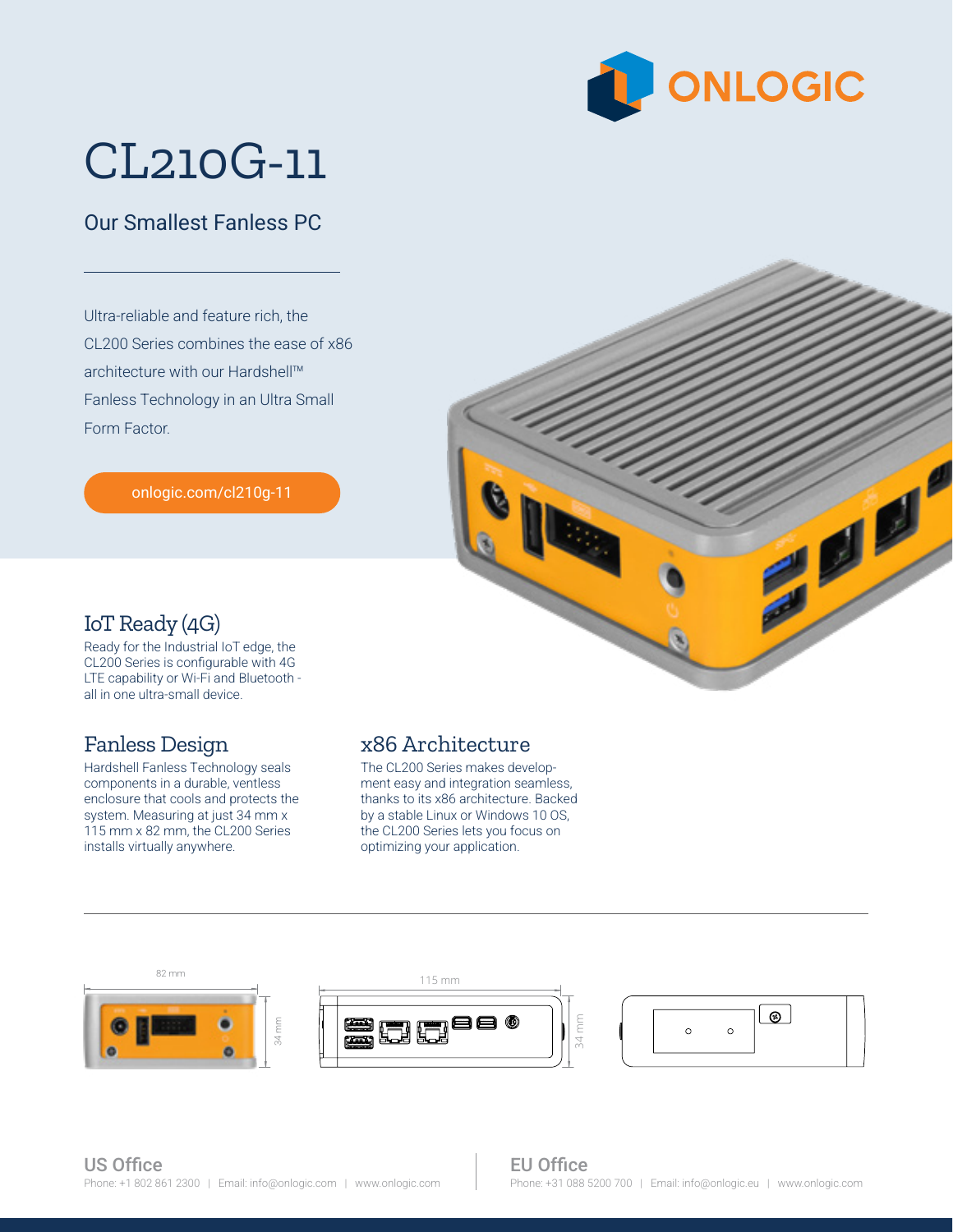

| <b>System</b>       |                        |
|---------------------|------------------------|
| Processor           | Intel Pentium N4200    |
| Processor Speed     | $1.1$ GHz              |
| Processor Cores     | $\overline{4}$         |
| Integrated Graphics | Intel HD Graphics 500  |
| Memory              | <b>I PDDR4</b><br>4 GB |

| <b>Expansion &amp; Features</b> |                                                                                      |
|---------------------------------|--------------------------------------------------------------------------------------|
| Expansion & Storage             | 1 PCIe Mini Card (Half-Height)<br>MicroSD Card<br>mSATA (Shared PCIe Mini Card Slot) |
| Features                        | 64 GB onboard EMMC Storage                                                           |

| <b>Mechanical</b>  |                                       |
|--------------------|---------------------------------------|
| Dimensions (WxHxD) | $115$ mm x 82 mm x 34 mm              |
| Mounting Options   | DIN-mount<br>VFSA-mount<br>Wall-mount |

| <b>Environmental &amp; Regulatory</b> |                                                                                                                                                                                                                                     |  |
|---------------------------------------|-------------------------------------------------------------------------------------------------------------------------------------------------------------------------------------------------------------------------------------|--|
| Operating Temperature                 | $0^{\circ}$ C ~ 40 $^{\circ}$ C                                                                                                                                                                                                     |  |
| Certifications                        | 2002/96/EC (WEEE Directive)<br>2011/65/EU (RoHS 2 Directive)<br>Additional Safety and EMC certifications pending<br>CB scheme<br>CF<br>FN 55024<br>FN 55032<br>FN 62368-1<br>FCC 47 CFR Part 15<br>IFC 62368-1<br>IP50<br>UL Listed |  |

| Rear I/O   |                                                          |
|------------|----------------------------------------------------------|
| <b>USB</b> | 1 USB 2.0 port                                           |
| Serial     | 1 COM Port (RS-232)                                      |
| Power      | 1 DC Input Jack (12 V)                                   |
| Other      | Power Button, power indicator LED<br>1 MicroSD Card slot |

| Front I/O       |                                       |
|-----------------|---------------------------------------|
| <b>USB</b>      | 2 USB 3.0 Ports                       |
| <b>Fthernet</b> | 2 Gb LAN Ports with Realtek RTI 8111G |
| Video           | 2 Mini-DisplayPort                    |
| Other           | 1 Audio Jack (Mic-in, Line-out)       |

| Side I/O |                 |
|----------|-----------------|
| Other    | 4 Antenna jacks |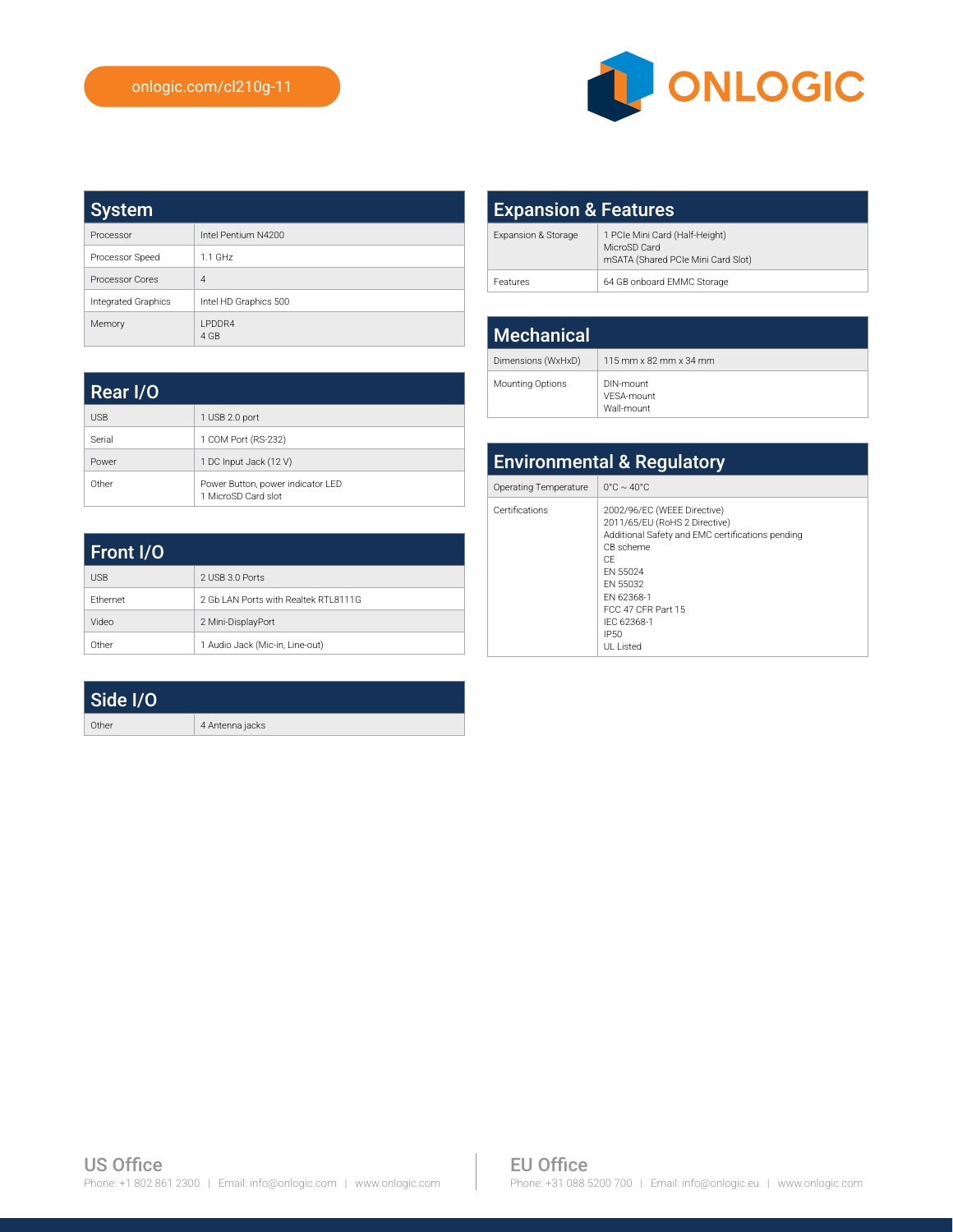

## CL210G-11 Dimensional Drawings

Industrial USFF Edge Device **All measurements in mm** 



CL210G-11 FRONT



BACK SIDE AND INTERNATIONAL SERVICES OF THE SIDE OF THE SIDE OF THE SIDE OF THE SIDE OF THE SIDE OF THE SIDE O